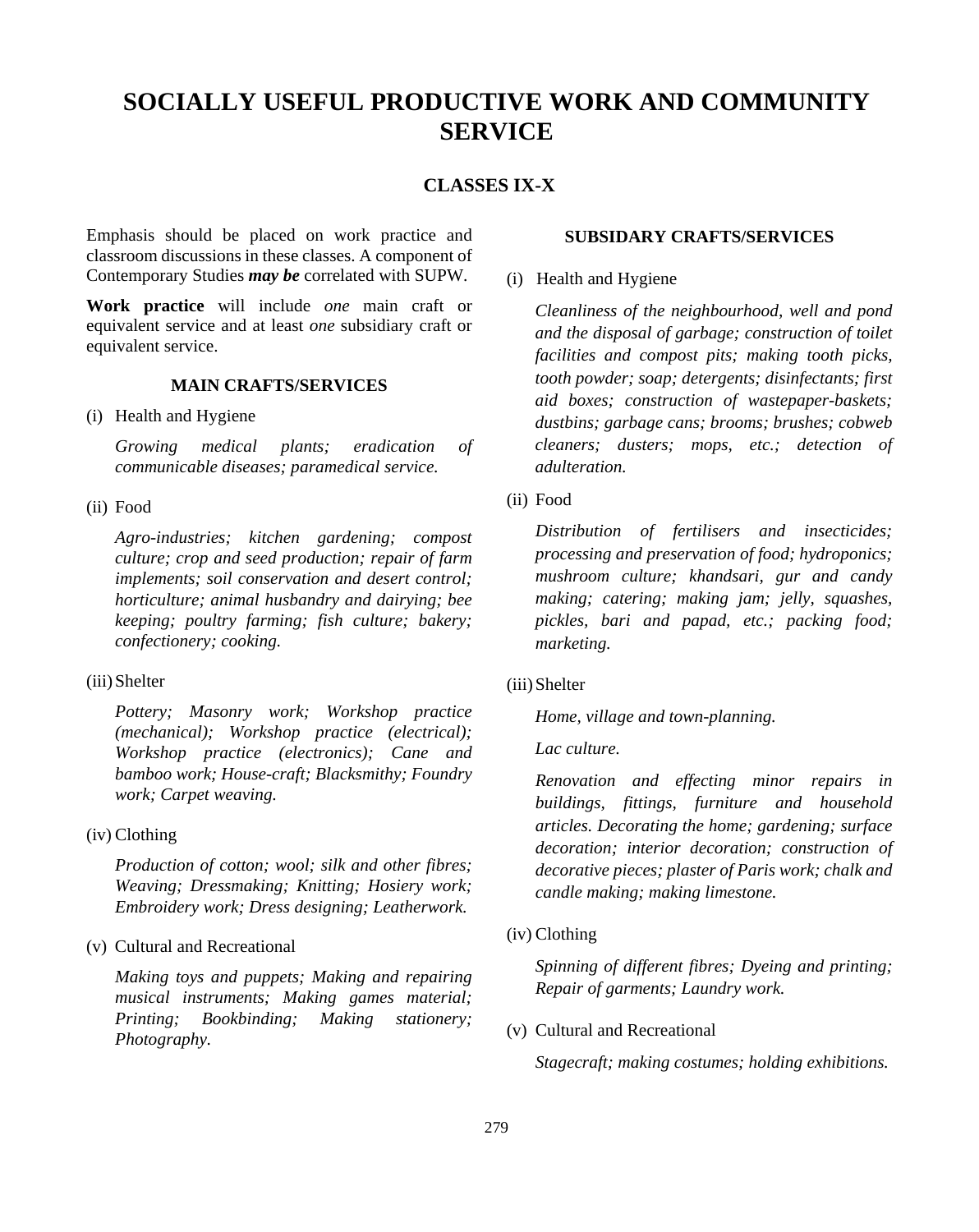# **Further Suggestion on Socially Useful Productive Work:**

Given below is an indication of how Socially Useful Productive Work can be combined with the 'sixth subject' to be offered in the ICSE examination:

#### *Allied Subject Craft - Socially Useful Productive Work*

| 1. Art | (i) Pottery work           |
|--------|----------------------------|
|        | (ii) Sculpture: any medium |

- (iii) Weaving: any medium
- (iv) Block printing, screen-
- printing, batik, tie and dye, etc. on any material.
- (v) Embroidery.
- (vi) Puppet or marionette making.
- (vii) Printing from original wood or lino block.
- 2. Technical Drawing (i) Woodwork or Metal work. Applications
- 3. Home Science (i) Laundry Work or Practical Cookery or Care of a House.
- 4. Cookery (i) Practical Cookery.
- 5. Fashion Designing (i) Needlework and
- Dressmaking. 6. Music (a) Indian (i) Vocal, Instrumental,

Tabla,

(b) Western (i) Piano or other instrument.

#### **ASSESSMENT: (Classes IX and X)**

Evaluation is an important aspect of planning and execution of the Socially Useful Productive Work and Community Service Programme in Schools. From the beginning of the programme each step needs evaluation. An illustrative guide to the areas of assessment and weightage to be given is contained in the following paragraphs.

# **1. Selection of Socially Useful Productive Work and Community Service.**

Suggested lists of the Main Crafts/Services and Subsidiary Crafts/ Services have been given in the syllabus booklet. Candidates will be required to select one main craft and one subsidiary service OR one main service and one subsidiary craft per year of preparation for the examination, i.e. Class IX and X.

#### **2. Internal Assessment**

The Internal Assessments will consist of assessment in (a) Socially Useful Productive Work (b) Community Service. The work undertaken by the candidates during the two-year preparation period in each will be assessed and marked out of 50. From these assessments they will be placed in an order of merit list giving them marks out of a total of 100. The Council reserves the right to call for the records of the candidates' work.

# **3. Socially Useful Productive Work**

- (i) This will be taken to mean work practice in a main or subsidiary craft. In contrast to community service it implies the making of articles of social use or the practice of a skill.
- (ii) The areas of assessment of Socially Useful Productive work may be classified as follows:

*Marks*

|  | (1) Preparation | 05 |
|--|-----------------|----|
|--|-----------------|----|

- (2) Organisation 10
- (3) Skills 20
- (4) Research 10
- $(5)$  Interest  $05$
- (iii)*Preparation:* It is important to select a craft which is socially useful and within the candidates' capabilities. It may be necessary to visit localities where certain crafts are practiced and note details of the processes or methods involved.
- (iv) *Organisation:* The candidates should be able to explain in writing, the tools, materials and processes required as well as draw up a timetable/ programme of work.
- (v) *Skills:* The manual skills of the candidates should be assessed regularly and from the finished product(s) and include the candidates' abilities to follow processes/ methods of the craft.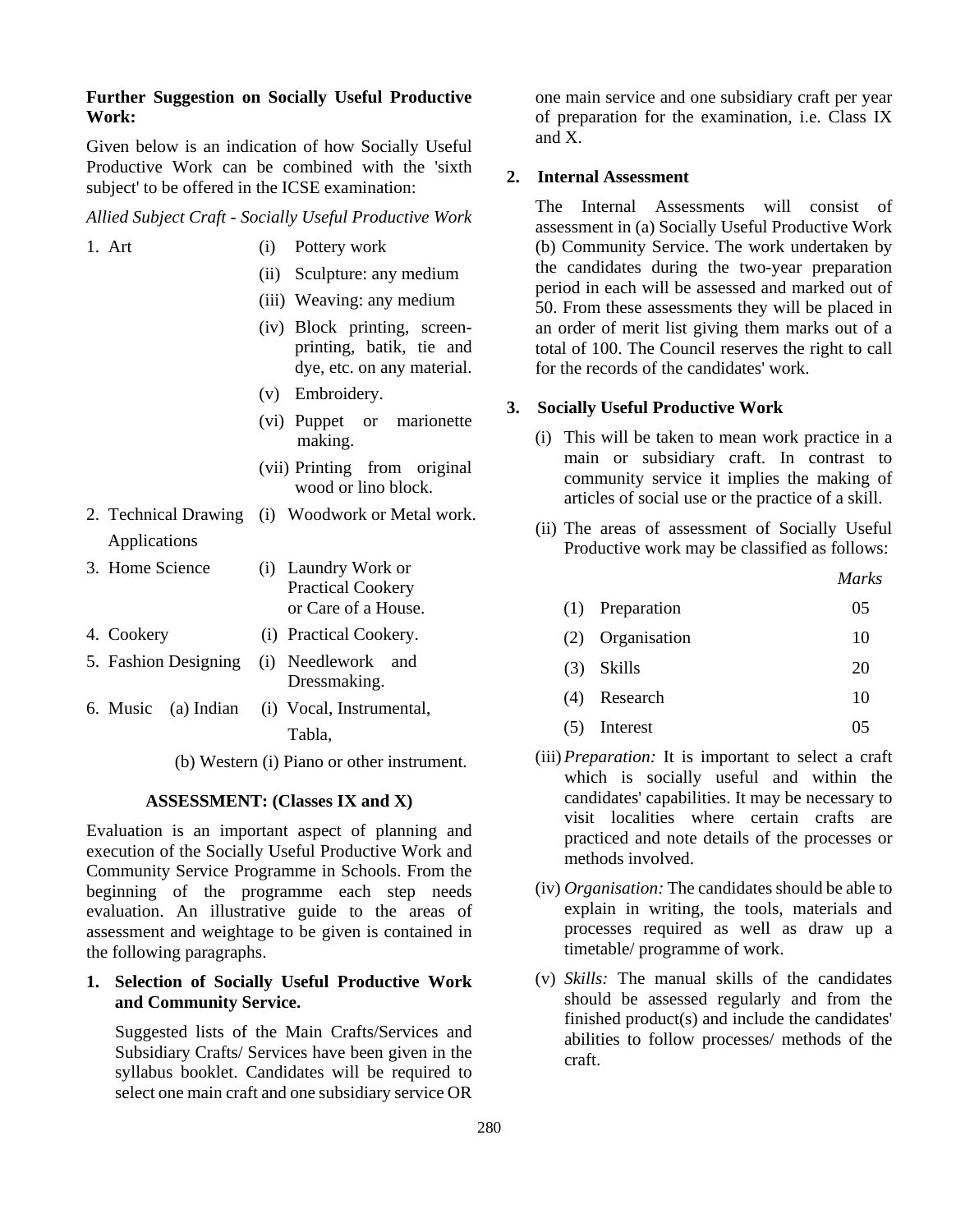- (vi) *Research:* This is the candidates' ability to analyse a process or method and suggest/ implement improvements and also to improvise wherever necessary.
- (vii) *Interest:* This is an assessment of candidates' industriousness, constancy and conscientiousness with regard to the work undertaken. The candidates should be able to adhere to the timetable/ programme of work drawn up by them.
- *(viii) Record Card:* This should be kept for each candidate and the assessment of Socially Useful Productive Work entered in it. A specimen of the record card is given below for guidance.

*(ix) Interpretation of Grades:*

|   | Grade Standard | Points<br>per<br>grade |
|---|----------------|------------------------|
| A | Very Good      | 10                     |
| B | Good           |                        |
| C | Fair           | 6                      |
| D | Satisfactory   |                        |
| E | Unsatisfactory | 2                      |

#### **NAME OF THE SCHOOL**

Internal Assessment Card for Socially Useful Productive Work

Name of the Candidate: \_\_\_\_\_\_\_\_\_\_\_\_\_\_\_\_\_\_\_\_\_\_\_\_\_\_\_\_\_\_\_\_\_\_\_\_\_\_\_\_\_\_\_\_\_\_\_\_\_\_\_\_\_\_\_\_\_\_\_\_\_\_\_\_\_\_\_

Craft/Skill:

#### **ASSESSMENT RECORD**

| Date of    | Areas of Assessment |        |              |        |        |        |          |        |          |        |
|------------|---------------------|--------|--------------|--------|--------|--------|----------|--------|----------|--------|
| Assessment | Preparation         |        | Organisation |        | Skills |        | Research |        | Interest |        |
|            | Grade               | Points | Grade        | Points | Grade  | Points | Grade    | Points | Grade    | Points |
|            |                     |        |              |        |        |        |          |        |          |        |
|            |                     |        |              |        |        |        |          |        |          |        |
|            |                     |        |              |        |        |        |          |        |          |        |
|            |                     |        |              |        |        |        |          |        |          |        |
|            |                     |        |              |        |        |        |          |        |          |        |
|            |                     |        |              |        |        |        |          |        |          |        |
|            |                     |        |              |        |        |        |          |        |          |        |
|            |                     |        |              |        |        |        |          |        |          |        |
|            |                     |        |              |        |        |        |          |        |          |        |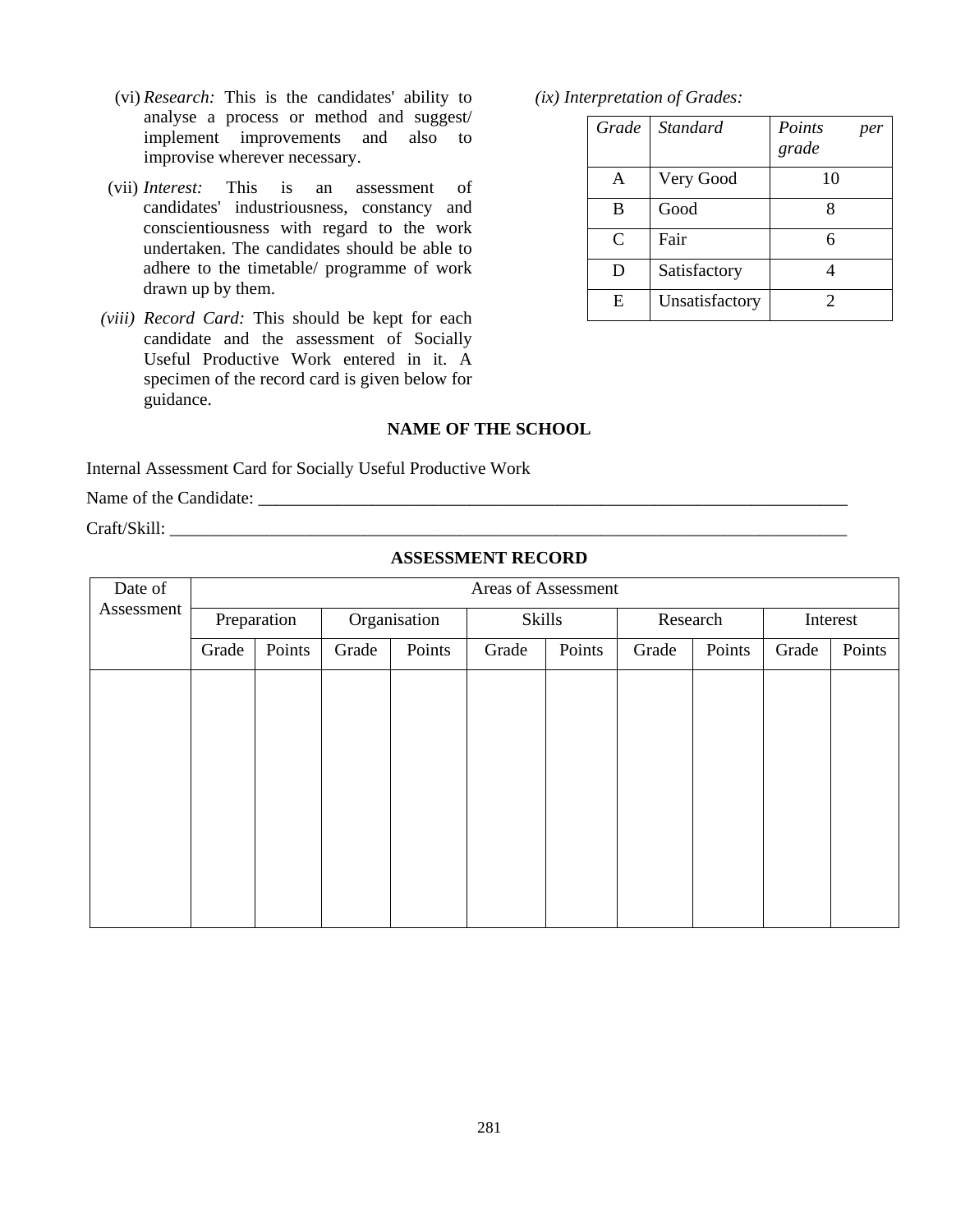#### **4. Community Service**

- (i) This will be taken to mean work done in the home, school and outside which is beneficial to the community.
- (ii) The areas of assessment for community service may be as under:

|     |                 | <i>Marks</i> |
|-----|-----------------|--------------|
| (1) | Preparation     | 05           |
| (2) | Organisation    | 10           |
| (3) | Skills          | 20           |
| (4) | Resourcefulness | 10           |
| (5) | Interest        | 05           |

- (iii) *Preparation:* It is important to select a service that will be beneficial to the community. It may be necessary to form teams or squads and to select a leader.
- (iv) *Organisation* is the knowledge of the tools, materials and methods/process by which the work can be done, and the ability to draw up a timetable or programme of work.
- (v) *Skills* are the manipulative skills of doing the work. The quality of the candidates' work should be assessed.
- (vi) *Resourcefulness* is the ability to complete the work in spite of problems and difficulties and to improvise wherever necessary.
- (vii) *Interest* is the assessment of the candidates' constancy, industriousness and conscientiousness in doing the work and their abilities to adhere to the timetable or programme drawn up by them.
- (viii) A *record card* on the lines suggested for Socially Useful Productive Work should be kept.
- (ix) **A practical scheme** for day schools is given below:
	- (a) In the case of day schools, parents should be involved in making their children aware of their responsibilities in the home and to persons in the area in which they live. They should be encouraged to render

Service in the home and to their neighbours. Such service may take the form of helping parents in cleaning the house, making the beds, assisting in the kitchen, cleaning the backyard, helping in the garden, visiting the sick, teaching a child or children in the neighbourhood, and so on.

Experiments should be tried in every school in which there are day scholars. Parents should be asked to give each child a job of work to do which will last between 20 minutes to half-an-hour each day.

- (b) A diary should be kept for each child in which the parents enter each day:
	- (i) Nature of work;
	- (ii) Time allotted:
	- (iii)Remark of the parent;
	- (iv) Signature of the parent.

Thus, it will be possible for the school to ensure that children do at least three to three-and-half hours of *Socially Useful Productive Work*, per week.

- (c) The number of hours as far as the Community Service (*Social Service*) is concerned, in the case of day scholars, will then be written the home and the neighbourhood and may rightly be termed 'Homework'. The remarks to be entered by the parent should be specified, so that they may be converted into grades.
- (d) A suggested five points "*remarks*" scale is given below:

| $A -$ | Very good      |
|-------|----------------|
| $B -$ | Good           |
| $C -$ | Fair           |
| $D -$ | Satisfactory   |
| Е -   | Unsatisfactory |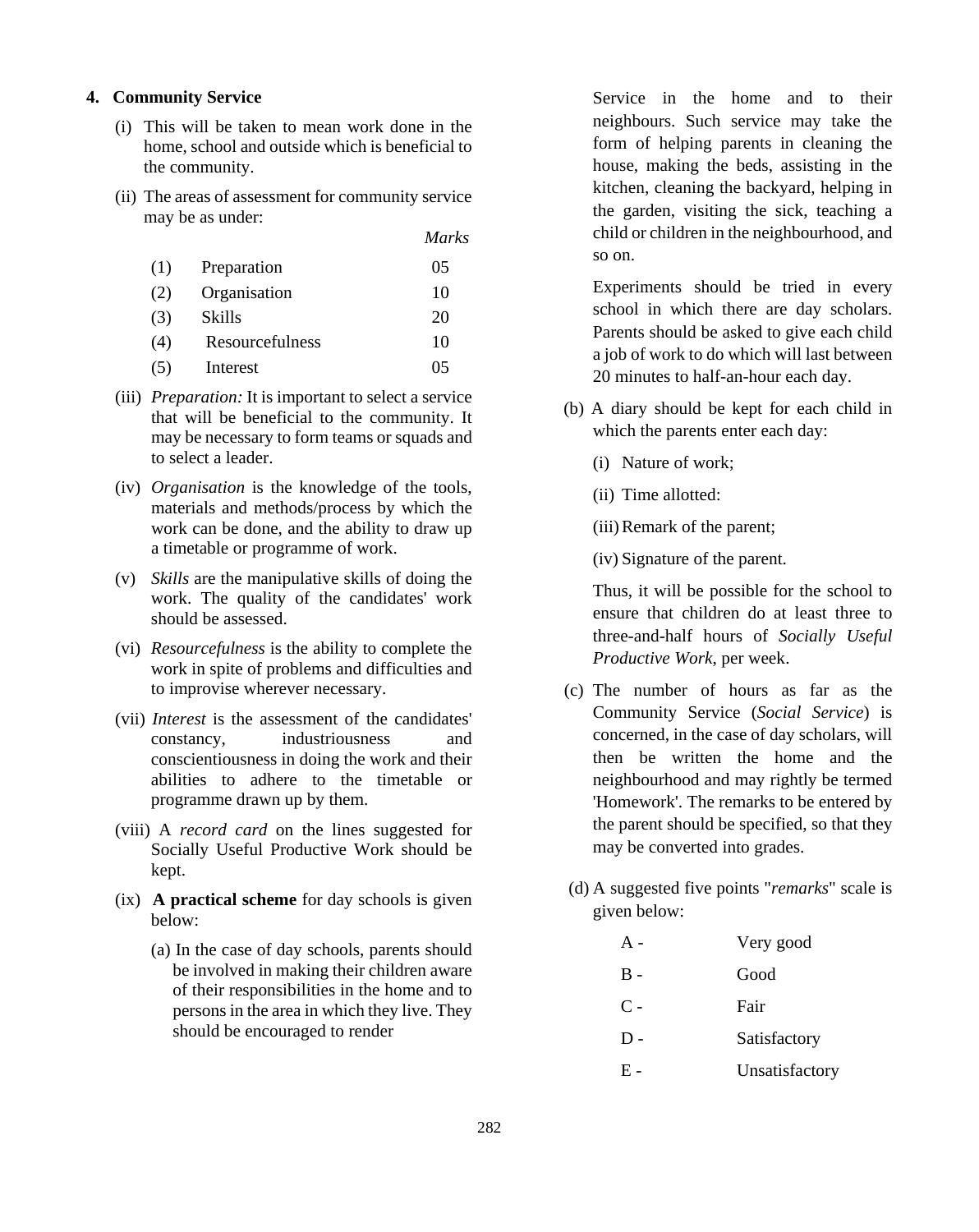(e) The class teacher should be required to enter the "grades" in a special register against each child. At the end of the month/term these grades may be converted into points thus:

| <i>Standard</i> | Grade | Points |
|-----------------|-------|--------|
| Very Good       | A     | 10     |
| Good            | B     | 8      |
| Fair            | C     | 6      |
| Satisfactory    | D     | 4      |
| Unsatisfactory  | E     | 2      |

# **5. Submission of Grades**

The Head of the School will be responsible for the correct entry of the result of each candidate in terms of grades A, B, C, D or E based on the following scale and standard:

| Grade | Standard       |
|-------|----------------|
|       | Very Good      |
| B     | Good           |
| C     | Fair           |
| Ð     | Satisfactory   |
| E.    | Unsatisfactory |

The grade of each candidate in Socially Useful Productive Work and Community Service for Class X, is to be submitted online through the Council's CAREERS portal by the due date.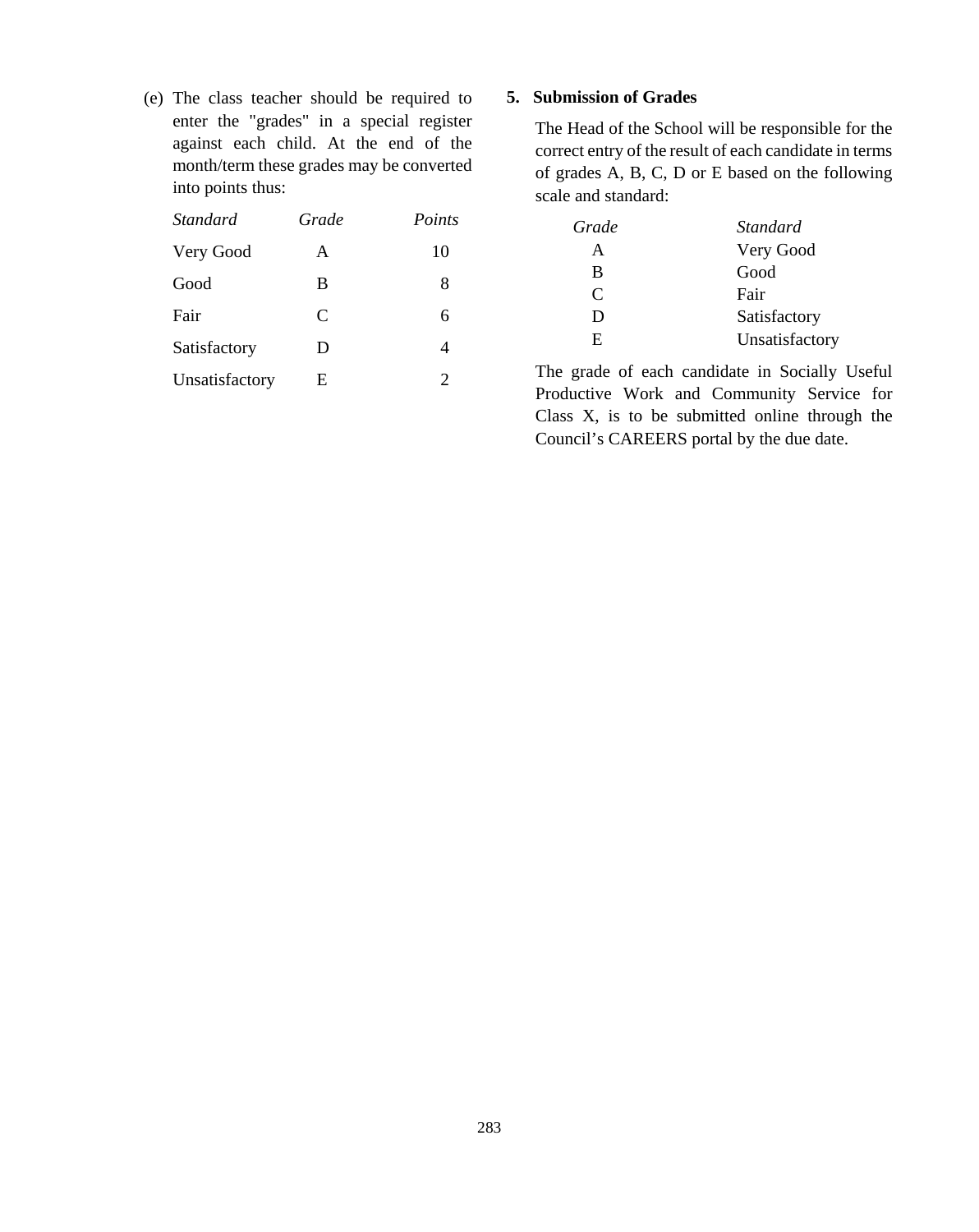# **CONTEMPORARY STUDIES (OPTIONAL)**

**(Recommended to form a component of SUPW)**

The aim of the section on **Contemporary Studies** is to provide to all students a comprehensive appreciation of the contemporary world and society and enable them to:

- (i) Understand modern development.
- (ii) Acquire skills that are necessary to withstand the interrelationships in society, politics and natural environment.
- (iii) Appreciate the constraints and opportunities that enable a social order to evolve.

# **1. Environment**

Civic Sense, Health and Hygiene

- *Types of pollution and effective measures for prevention of pollution.*
- *Conservation of natural resources.*
- *Waste products management.*
- *Respect for laws regulating community living.*
- *Respect for other's freedom.*
- *Concern for public property.*
- *Need for inculcating hygienic habits.*
- *Importance of vaccination.*

#### **2. Population Education**

• *Family planning, small family norms, gender equality. Female infanticide, abortion laws/ euthanasia.*

# **3. The cultivation of Aesthetics**

- *Appreciation of art, music, poetry, literature and drama.*
- *Cultivation of soft sensibilities and promotion of values that enhance appreciation of new living practices.*

(iv) Participate in meaningful, interactive exposure to programmes that provide sensitization to poverty, exploitation and injustice.

*Note: Pupils are to be provided a general appreciation of the following topics with a view to cultivate and inculcate values promoting sustainable societal practices.* 

# **4. Quality of Life**

**CLASS IX**

# • *Importance of effective use of time; hobbies, interests and importance of group activities.*

- *Doing the right things and doing things right.*
- *Cultivation of attitudes that enhance sustainable living practices.*
- *Striving to achieve excellence.*

# **5. Culture, 'Sanskars' and Values**

- *Tenets of important religions in India supporting the cultivation of values and sustainable living practice (Two stories/parables each of the holy books).*
- *Role of caste and religion in politics with reference to India, Japan and US.*
- *Prejudice and Stereotyping - stereotyping mechanism, ways to overcome stereotyping.*

# **6. The Role of Family**

- *Definition of family.*
- *Classification of family: nuclear, extended and joint.*
- *Changing family values.*
- *Collective impact of values acquired in the family on society.*